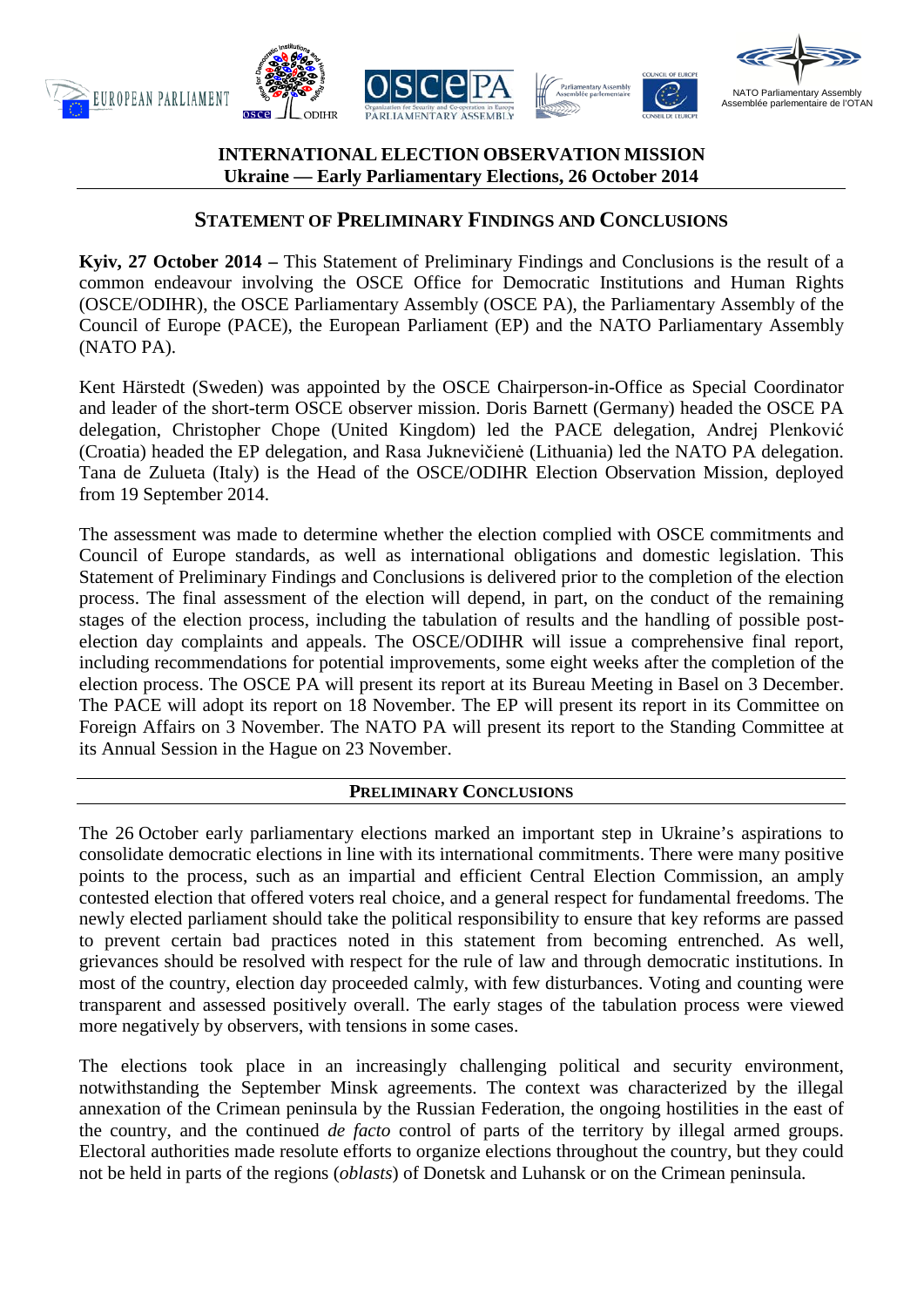### **International Election Observation Mission Page: 2 Ukraine — Early Parliamentary Elections, 26 October 2014 Statement of Preliminary Findings and Conclusions**

Candidates were generally free to campaign, and the election campaign was competitive and visible. Misuse of administrative resources was not named as an issue of major concern, unlike in previous elections. Some contestants reported that cases of intimidation and obstruction influenced their campaign strategies. In the last ten days of the campaign, observers noted a marked increase of violence targeting some election stakeholders, intimidation of and threats against candidates and campaign workers, and cases of targeted destruction of campaign materials and offices. There were a number of credible allegations of vote buying, many of which are being investigated by the authorities.

The legal framework, which was amended in 2013 and 2014, is generally adequate for the conduct of democratic elections. The recent amendments addressed some recommendations made previously by the OSCE/ODIHR and the Council of Europe's European Commission for Democracy through Law (Venice Commission), but did not address a number of concerns, including certain candidacy requirements which are at odds with OSCE and Council of Europe commitments and international obligations. Despite attempts and notwithstanding public demand, the outgoing parliament did not pass comprehensive electoral reform.

The Central Election Commission (CEC) operated independently and collegially overall and met all legal deadlines. While CEC sessions were generally open for parties, candidates, observers and the media, the practice of the CEC holding preparatory meetings before sessions and the resulting lack of substantive discussion in the sessions themselves decreased the transparency of the CEC's work. District Election Commissions (DECs) and Precinct Election Commissions (PECs) were formed within the legal deadlines, with slight delays in isolated cases. The work of DECs was assessed as good or adequate overall. However, as in previous elections, parties and candidates replaced on average half or more of commission members nominated by them, which affected the stability and efficiency of the election administration.

Interlocutors expressed confidence in the accuracy of the voter register. Authorities made significant efforts to facilitate the participation of voters from Donetsk and Luhansk *oblasts* by simplifying the procedure for the temporary transfer of the voting address. Nevertheless, a limited number availed themselves of this opportunity.

Candidate registration was generally inclusive, with the CEC registering over 6,600 candidates on party lists and in single-mandate districts, providing voters a choice among a wide range of parties and candidates. However, the process was affected by the rejection of over 640 nominees on technical grounds and by the non-uniform approach of individual CEC members who reviewed parties' and candidates' applications.

The 2013 amendments to the election law introduced limited measures to increase the transparency of campaign finances; however, several previous recommendations of the OSCE/ODIHR and the Venice Commission remain unaddressed, and enforcement mechanisms and sanctions remain weak. Public perceptions of corruption are pervasive and undermine confidence in the political process. The issue of corruption in society was an important topic of the election campaign, and was invoked by many stakeholders as a key challenge across different aspects of the process.

While the media environment is dynamic and diverse and the legislation generally provides a sound framework for freedom of the media, the lack of autonomy from political or corporate interests restricts independent reporting. Steps taken prior to the elections to stop certain channels from broadcasting alleged propaganda, while not directly impacting the elections, restricted freedom of information. The ongoing hostilities in the east prevented Ukrainian broadcasters from transmitting and continued to jeopardize the safety of journalists in the area. OSCE/ODIHR EOM media monitoring showed that reporting was dominated by the crisis in the east. State-owned media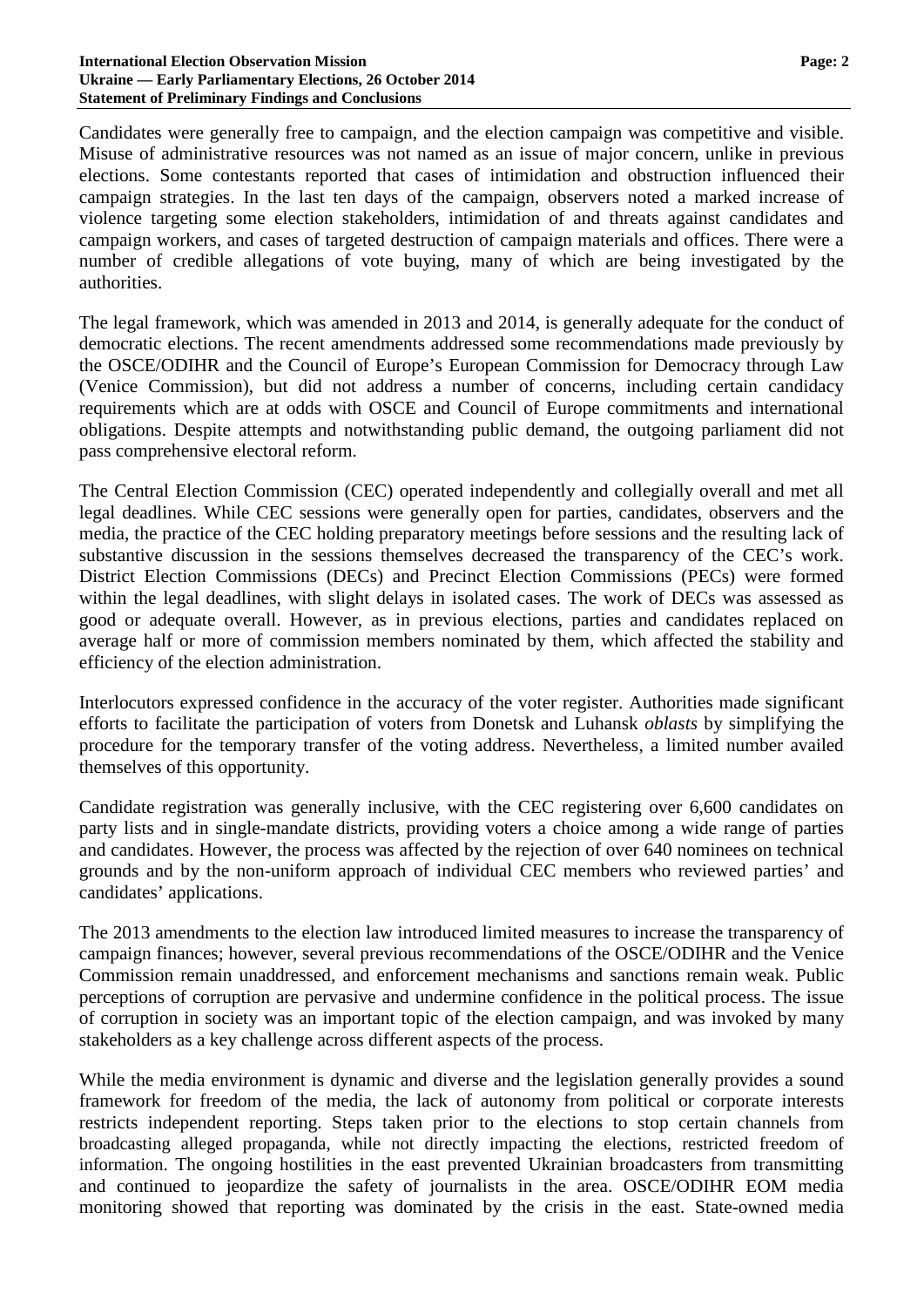### **International Election Observation Mission Page: 3 Ukraine — Early Parliamentary Elections, 26 October 2014 Statement of Preliminary Findings and Conclusions**

provided contestants with free airtime, as required by law. In a positive initiative, state-owned national TV hosted debates among political parties. Monitoring results indicated that voters were provided with extensive information. Private broadcasters provided varied coverage to different political contestants, but sometimes misrepresented their political affiliation. President Petro Poroshenko and Prime Minister Arseniy Yatsenyuk took unfair advantage of their positions with televized appeals to voters to elect a pro-reform parliament on the eve of the election during the campaign silence period.

Minorities' participation in these elections was affected by the crisis in the east and the illegal annexation of Crimea, which made it difficult to organize elections in those parts of the country where nearly half of the 14 million citizens who identify themselves as native Russian speakers, as well as the Crimean Tatars, live. The electoral legal framework is not conducive to national-minority representation. The boundaries of electoral districts did not take minority interests into consideration, although provided by law. No intolerant speech towards minorities was observed during the campaign, but many candidates used nationalistic campaign rhetoric.

The CEC received a high number of complaints before election day. Most complaints filed with the CEC were considered in private by individual CEC members, rather than by the commission as a whole, which undermined the transparency and collegiality of the process. Furthermore, the CEC took an overly formalistic approach, dismissing many complaints due to minor deficiencies. Higher courts adjudicated election-related cases in a non-uniform manner.

The registration and accreditation of observers by the CEC was inclusive. It granted permission to 37 Ukrainian non-governmental organizations to observe the election process and registered a high number of international observers. *OPORA* and CVU mounted the most comprehensive exercises.

The legislation guarantees equality between women and men in public and political life. While around a quarter of the candidates on party lists were women, an increase of 6 per cent compared to the 2012 elections, women accounted for only 13 per cent of majoritarian candidates. Women are wellrepresented at the CEC and DECs, including in leadership roles.

In most of the country, election day proceeded calmly, with few disturbances and only isolated security incidents reported during voting hours. The CEC started posting detailed preliminary election results disaggregated by polling stations on its website at around 23:00 and reported voter turnout at 52.4 per cent. Due to the efforts of the election administration to ensure voting in as much of the east as possible under extraordinary circumstances, voting took place in 12 of the 21 election districts in Donetsk *oblast* and in 5 of the 11 districts in Luhansk *oblast*. The voting process was well-organized and orderly, and assessed positively in 99 per cent of polling stations observed, although some procedural problems were noted. The vote count was assessed somewhat more negatively as established procedures were not always followed. The early stages of the tabulation process were assessed negatively in 17 cases, mainly due to inadequate premises and overcrowding, as well as tension in some DECs.

### **PRELIMINARY FINDINGS**

# **Background**

These early parliamentary elections were held under increasingly challenging political and security circumstances. Hostilities which started in the spring are ongoing in the east of the country, and, *de facto,* illegal armed groups continue to control of parts of Donetsk and Luhansk regions (*oblasts*). A ceasefire agreement and an implementation memorandum were signed in Minsk on 5 and 19 September, respectively. However, violence continued throughout the pre-election period, albeit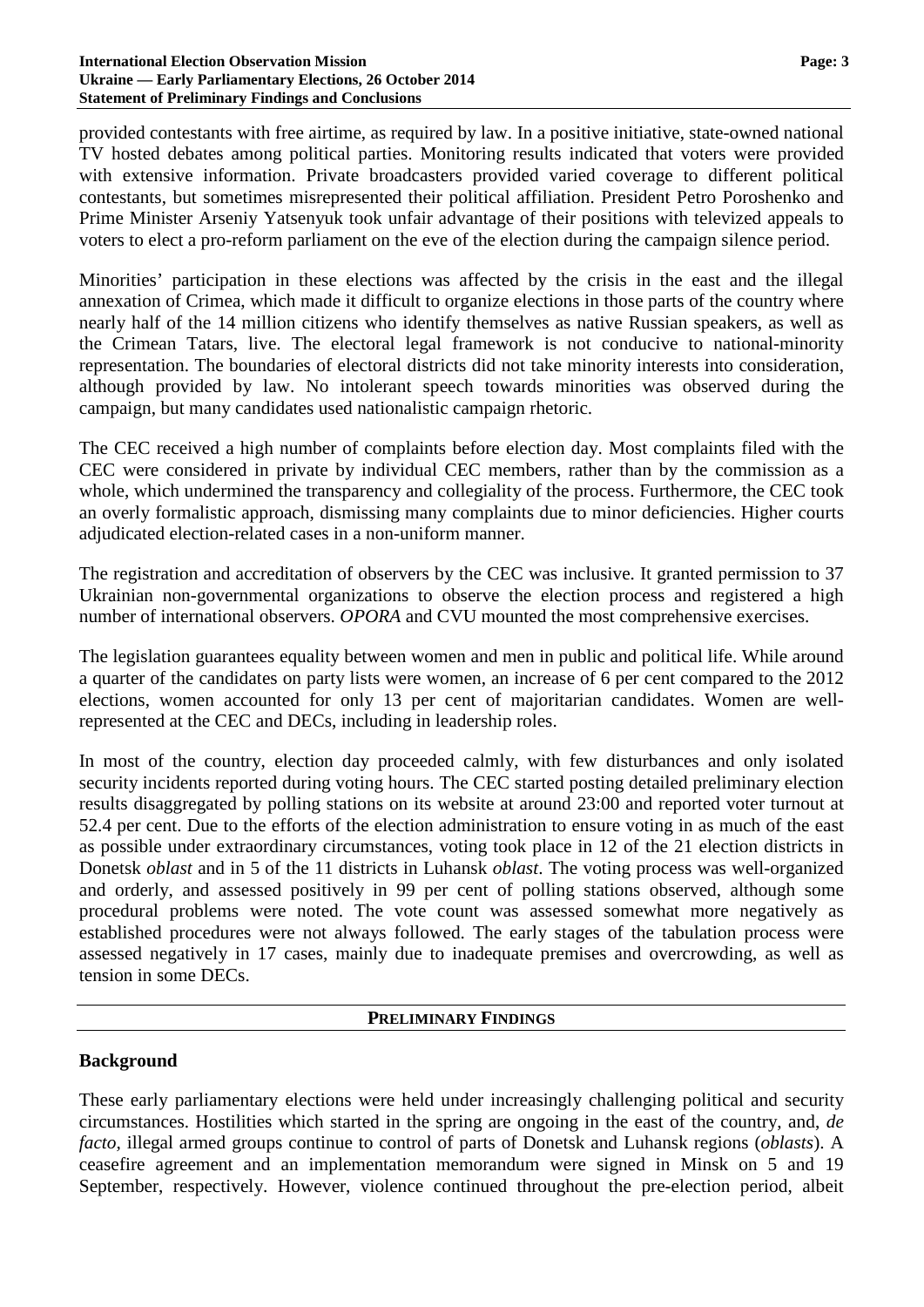### **International Election Observation Mission Page: 4 Ukraine — Early Parliamentary Elections, 26 October 2014 Statement of Preliminary Findings and Conclusions**

reduced.<sup>[1](#page-3-0)</sup> No voting took place on the Crimean peninsula, which was illegally annexed by the Russian Federation in March.<sup>[2](#page-3-1)</sup>

Events over the past year and challenges to Ukraine's territorial integrity reshaped the country's political landscape. On 25 May, Petro Poroshenko was elected the country's new president. The Party of Regions (PoR), which won the last parliamentary elections in 2012, did not register a party list for these elections.<sup>[3](#page-3-2)</sup> Candidates of the United Democratic Alliance for Reform (UDAR), one of the five political parties to pass the five per cent threshold in 2012, competed as part of the Petro Poroshenko Bloc (PPB) party. The Communist Party of Ukraine (CPU) contested the elections while proceedings to prohibit the party were ongoing.<sup>[4](#page-3-3)</sup> Besides the Radical Party of Oleh Lyashko (RP), All-Ukrainian Union – *Batkivshchyna*, Civil Position (CP) and *Svoboda*, other prominent contestants included the recently formed People's Front (PF), Self-Reliance (*Samopomich*), OB and the re-established SU. Some two-thirds of the incumbent members of parliament stood for re-election.

## **Legal Framework and Election System**

Parliamentary elections are regulated by the Constitution, the Law on the Election of People's Deputies (hereinafter, election law), the Law on the Central Election Commission (CEC), the Law on the State Voter Register, other laws, and regulations of the CEC. The legal framework for parliamentary elections was amended in 2013 and 2014, addressing some recommendations made previously by the OSCE/ODIHR and the Venice Commission. The amendments, among others, provided the criteria for the establishment and delimitation of single-mandate districts and required considering the interests of national minorities in this process, allowed for correction of mistakes and inaccuracies in candidate registration documents, reduced the number of voters allocated to polling stations, and lowered the amounts of electoral deposits.<sup>[5](#page-3-4)</sup>

At the same time, these changes did not address a number of concerns noted previously by the OSCE/ODIHR and the Venice Commission. Certain candidacy rights remain restricted due to the limitations for those with prior criminal records, regardless of the gravity of crime committed, and due to the five-year residency requirement. Both requirements are at odds with OSCE and Council of Europe commitments and other international obligations. <sup>[6](#page-3-5)</sup> Other concerns include the lack of provisions for the formation of party blocs, and the existing formula for the composition of District Election Commissions (DECs) and Precinct Election Commissions (PECs) that puts parties with parliamentary factions at an advantage. The legal framework also continues to be fragmented and in many instances is unclear. The ambiguity of the law was aggravated by non-uniform application of certain provisions by the CEC and courts, resulting in uneven conditions for contestants.

<span id="page-3-0"></span><sup>&</sup>lt;sup>1</sup> A law awarding 'special status' to territories in the Donetsk and Luhansk *oblasts* was adopted by parliament on 16 September and signed by the president on 16 October.<br>
<sup>2</sup> A so-called 'referendum' on the Crimean peninsula on 16 March, in breach of Ukraine's Constitution, was

<span id="page-3-1"></span>followed by decisions of the two chambers of the Russian parliament to include Crimea and the city of Sevastopol as federal subjects of the Russian Federation. See the Council of Europe's European Commission for Democracy through Law (Venice Commission) Opinion No. 762/2014, adopted on 21 March 2014. The opinion is available at: [http://www.venice.coe.int/webforms/documents/default.aspx?pdffile=CDL-AD\(2014\)002-e.](http://www.venice.coe.int/webforms/documents/default.aspx?pdffile=CDL-AD(2014)002-e)<br>
Some PoR candidates ran in majoritarian contests. Many more people formerly affiliated with PoR stood as self-

<span id="page-3-2"></span>nominated candidates or were nominated by other parties, mainly the Opposition Bloc (OB) and Strong Ukraine (SU).<br>  $\frac{4}{5}$  Proceedings to ban the CPU were initiated by the Ministry of Justice on 8 July.<br>  $\frac{5}{5}$  Further amendments to the legal framework were made on 14 October 2014, when parliament adopted changes in

<span id="page-3-3"></span>

<span id="page-3-4"></span>the Criminal Code increasing liability for election-related offenses.<br>
See paragraph 7.5 of the 1990 OSCE Copenhagen Document, paragraph 15 of the 1996 UNHRC General

<span id="page-3-5"></span>Comment No. 25, Section I.1.1.c of the Code of Good Practice in Electoral Matters of the Council of Europe's European Commission for Democracy through Law (Venice Commission), and case law of the European Court of Human Rights (*Hirst v. UK*).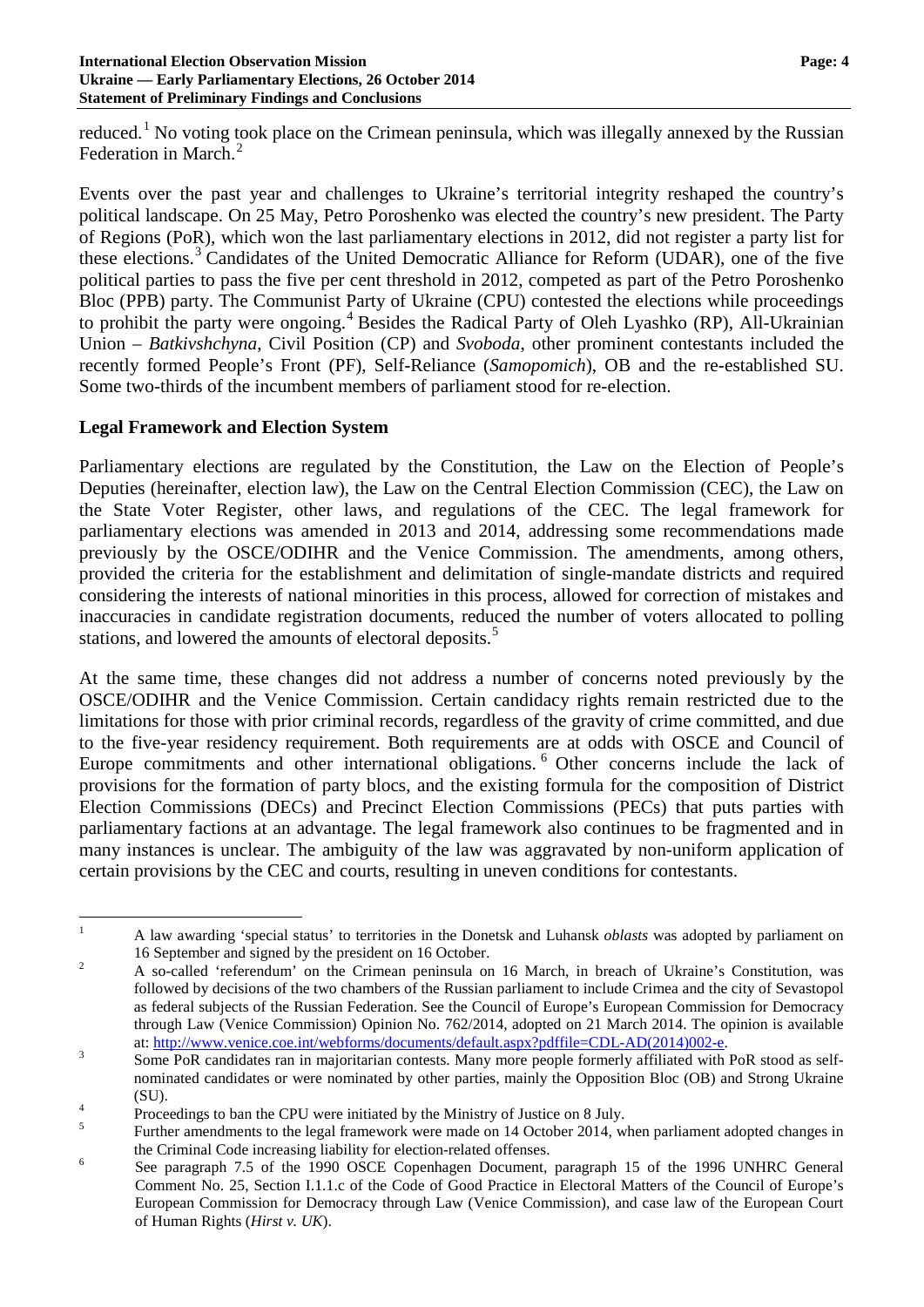### **International Election Observation Mission Page: 5 Ukraine — Early Parliamentary Elections, 26 October 2014 Statement of Preliminary Findings and Conclusions**

Under the election law, the parliament is elected for a five-year term and is composed of 450 members, one half of whom are elected on the basis of proportional representation with closed party lists in one single nationwide constituency. The other half are elected in single-mandate districts under a plurality system (first-past-the-post). Political parties must receive at least five per cent of all votes cast in order to participate in the distribution of mandates in the proportional system. Following the reinstatement of the 2004 constitutional amendments, members of parliament (MPs) will lose their mandate if they fail to join or if they leave the parliamentary faction of the political party for which they were elected.<sup>[7](#page-4-0)</sup> The mixed electoral system is viewed by many stakeholders as deficient and prone to electoral irregularities.<sup>[8](#page-4-1)</sup> Despite this and notwithstanding public demand, the outgoing parliament did not reform the electoral system.

## **Election Administration**

The elections were administered by the CEC, 213 DECs, and 29,977 PECs. No election bodies could be formed in Crimea. The CEC is a permanent institution tasked with, among other things, ensuring the protection of citizens' electoral rights and providing for the uniform implementation of the election law. The CEC operated independently and collegially, overall, meeting all legal deadlines. Since 27 August, the CEC passed 1,266 resolutions. Most CEC resolutions were adopted unanimously and all were published on the CEC website, providing transparency.

In general, CEC sessions were open to parties, candidates, observers and media representatives and were announced in advance on the CEC website.<sup>[9](#page-4-2)</sup> The transparency of the work of the CEC was decreased by the practice of holding preparatory meetings behind closed doors, unlike during the early presidential election, when observers were allowed to attend such meetings. The sessions lacked substantive discussion, which was apparently taking place during the preparatory meetings, and observers were usually not provided with draft decisions or other materials, apart from the session agenda.[10](#page-4-3)

On 5 September, the CEC formed the DECs based on nominations from political parties participating in the proportional component of the elections. The initial appointment of DEC members was followed by a high number of replacements, including of chairpersons, deputy chairpersons and secretaries (so-called executive positions), which increased the CEC's workload and delayed the work of DECs. Since 9 September, 2,207 of the 3,769 DEC members (58.8 per cent) were replaced, including 459 executives.<sup>[11](#page-4-4)</sup> Replacements occurred in all DECs<sup>[12](#page-4-5)</sup> with 588 replacements in Donetsk and Luhansk *oblasts*, including in DECs which according to the CEC were not functioning.<sup>[13](#page-4-6)</sup>

<span id="page-4-0"></span><sup>&</sup>lt;sup>7</sup> This is at odds with paragraph 7.9 of the 1990 OSCE Copenhagen Document. The Venice Commission repeatedly criticized the relevant provision of the 2004 Constitution; see: Report on the Imperative Mandate and Similar Practices, available at: [http://www.venice.coe.int/webforms/documents/default.aspx?pdffile=CDL-AD\(2009\)027-](http://www.venice.coe.int/webforms/documents/default.aspx?pdffile=CDL-AD(2009)027-e))

<span id="page-4-1"></span> $\overline{a}$ . The electoral system has long been a subject of controversy in Ukraine and the majoritarian component of the mixed system has been viewed by many interlocutors to be particularly vulnerable to fraud. See the OSCE/ODIHR and Venice Commission Joint Opinions on this issue, mainly CDL-AD(2011)037, para.22, and CDL-AD(2013)016, para.15.<br>Several CEC sessions were not announced at all or took place earlier than had been announced.<br>The Law on the CEC stipulates that the commission must act in an open and public manner and allows obs

<span id="page-4-2"></span>

<span id="page-4-3"></span>and proxies to participate in discussion on all issues. Furthermore, the CEC Rules of Procedures allows invited persons to attend CEC 'preparatory' meetings. The OSCE/ODIHR EOM was allowed to observe five preparatory meetings before election day.<br>
Of the 2,207 replaced members, approximately 6 per cent were reappointed as nominees of different electoral

<span id="page-4-4"></span>

<span id="page-4-6"></span><span id="page-4-5"></span>

subjects than the ones that nominated them initially.<br>
<sup>12</sup> In 35 DECs, more than two thirds of members were replaced.<br>
DECs 41–44, 51, 54–56, 61 in Donetsk *oblast* and DECs 104, 105 108-111 in Luhansk *oblast*. These DEC responsible for 1,732 PECs with some 2.3 million registered voters.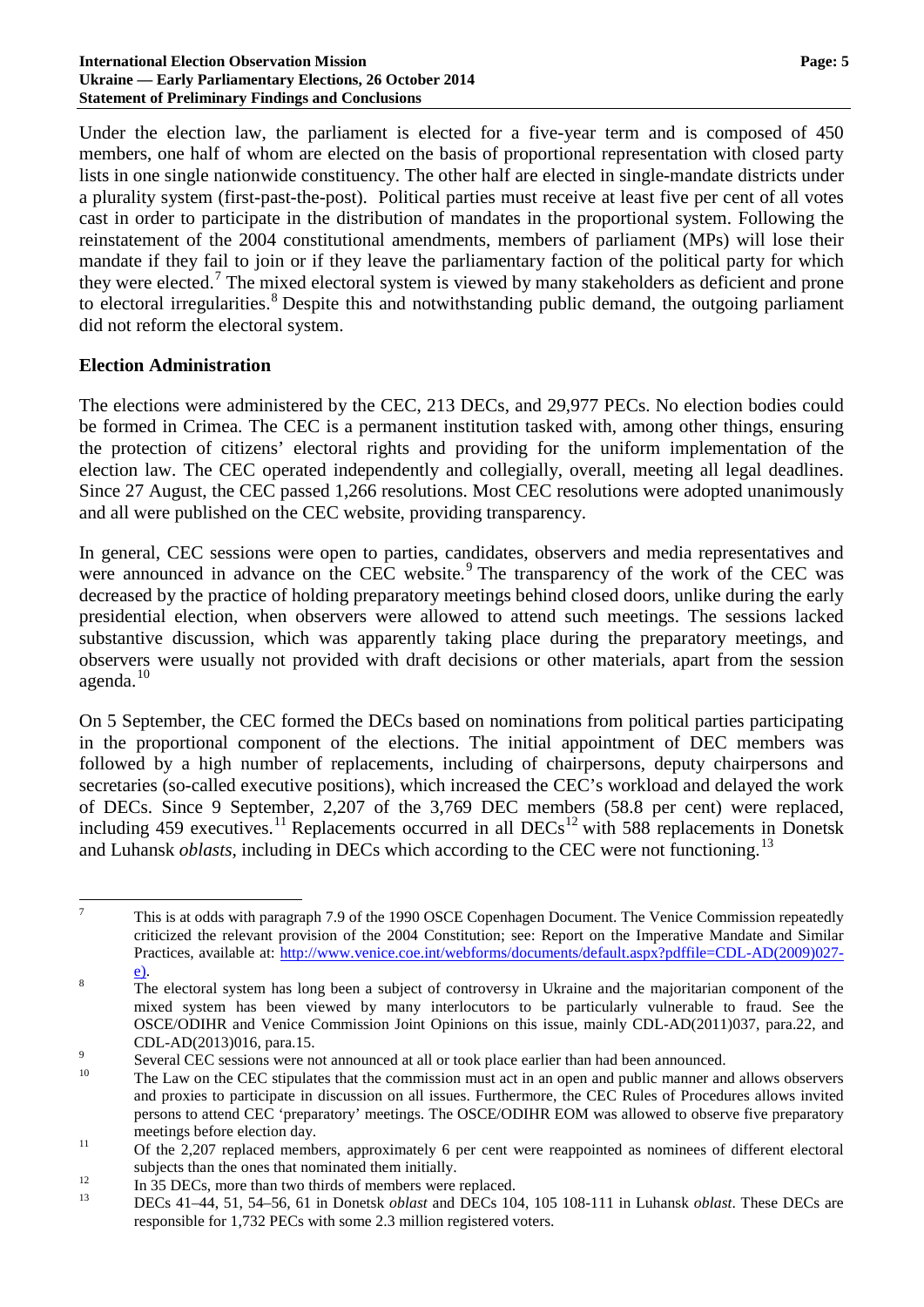### **International Election Observation Mission Page: 6 Ukraine — Early Parliamentary Elections, 26 October 2014 Statement of Preliminary Findings and Conclusions**

OSCE/ODIHR EOM observers visited around 180 DECs, some more than once. In about 80 per cent of cases, observers assessed the organization and preparations for elections as good or adequate. While electoral authorities made resolute efforts to organize elections throughout the country, the hostile security environment in parts of Donetsk and Luhansk *oblasts* negatively affected electoral preparations in a relatively high number of electoral districts there. In an effort to facilitate their work, the offices of several DECs were moved to government-controlled areas within these *oblasts*. According to the CEC, of the total of 32 DECs established in these two *oblasts*, 17 were fully or partly operational on election day and night.<sup>[14](#page-5-0)</sup> These operational DECs included territories within their boundaries, which are currently not under government control.<sup>[15](#page-5-1)</sup>

OSCE/ODIHR EOM observers reported that overall, DECs formed PECs by the legal deadline of 10 October. In general, the PEC formation process was assessed as orderly and mostly in line with procedures. Regrettably, OSCE/ODIHR EOM observers were consistently denied access to IT rooms to observe the processing of nominee lists.<sup>[16](#page-5-2)</sup> In addition, a number of factors negatively affected PEC formation. In particular, data processing problems with the CEC's information system *Vybory*, mistrust among DEC members towards each other or the process, as well as prolonged discussions involving party/candidate proxies and observers during allocation of executive positions overburdened DECs during the PEC formation. It is noteworthy that the first wave of replacements of PEC members started shortly after their formation and continued up until election day thereby affecting both the work of DECs and PECs. In some cases half or more than half of commissioners were replaced.

Women are well-represented at the DEC level, where they account for 54 per cent of all members. As of 24 October, 99 DECs are chaired by women, while there are 107 female deputy chairpersons and 144 secretaries. In the CEC, 5 of the 15 members, including one of the two deputy chairpersons and the secretary, are women.

Upon a request from the CEC, the International Foundation for Electoral Systems (IFES) conducted training for DEC and PEC members. OSCE/ODIHR EOM observers in general assessed the trainings they attended positively. The OSCE Project Co-ordinator in Ukraine (PCU), upon the request of the CEC, launched an online training tool for election commissioners and other participants of the electoral process. Unfortunately, on the eve of the election this training platform was hacked and rendered temporarily inaccessible by [www.cyber-berkut.org.](http://www.cyber-berkut.org/) The CEC website was also subject to denial of service attacks, but continued to function on election day.

# **Voter Registration**

Voters are registered automatically in the centralized State Voter Register (SVR). The CEC supervises the central SVR office, 27 Registration Administration Bodies and 756 Register Maintenance Bodies (RMBs), which continuously update and maintain the SVR. According to the CEC, as of 20 October deadline, 35,828,401 voters were registered. This included some 681,600 homebound voters who were registered to vote at their place of stay, and 460,000 voters who were registered to vote at 112 polling stations abroad.

<span id="page-5-0"></span> <sup>14</sup> DECs 45 – 50, 52, 53, 57 - <sup>60</sup> and DECs 106, 107, 112, 113 and 114 in Donetsk and Luhansk *oblasts*, respectively. These DECs are responsible for 2,167 PECs with some 2.7 million registered voters. According to the election law, a DEC must establish election results regardless of the number of precincts declared invalid.<br>On 14 October, the CEC passed resolution addressing parliament to urgently consider draft law regulating certa

<span id="page-5-1"></span>aspects of electoral law, *intel alia*, related to conduct of elections in Donetsk and Luhansk *oblasts.* The parliament

<span id="page-5-2"></span>did not consider the mentioned draft law.<br>On 6 October, the CEC adopted Resolution No. 1493 to ensure the safety and protection of those components of the "*Vybory*" system that are located in DEC premises.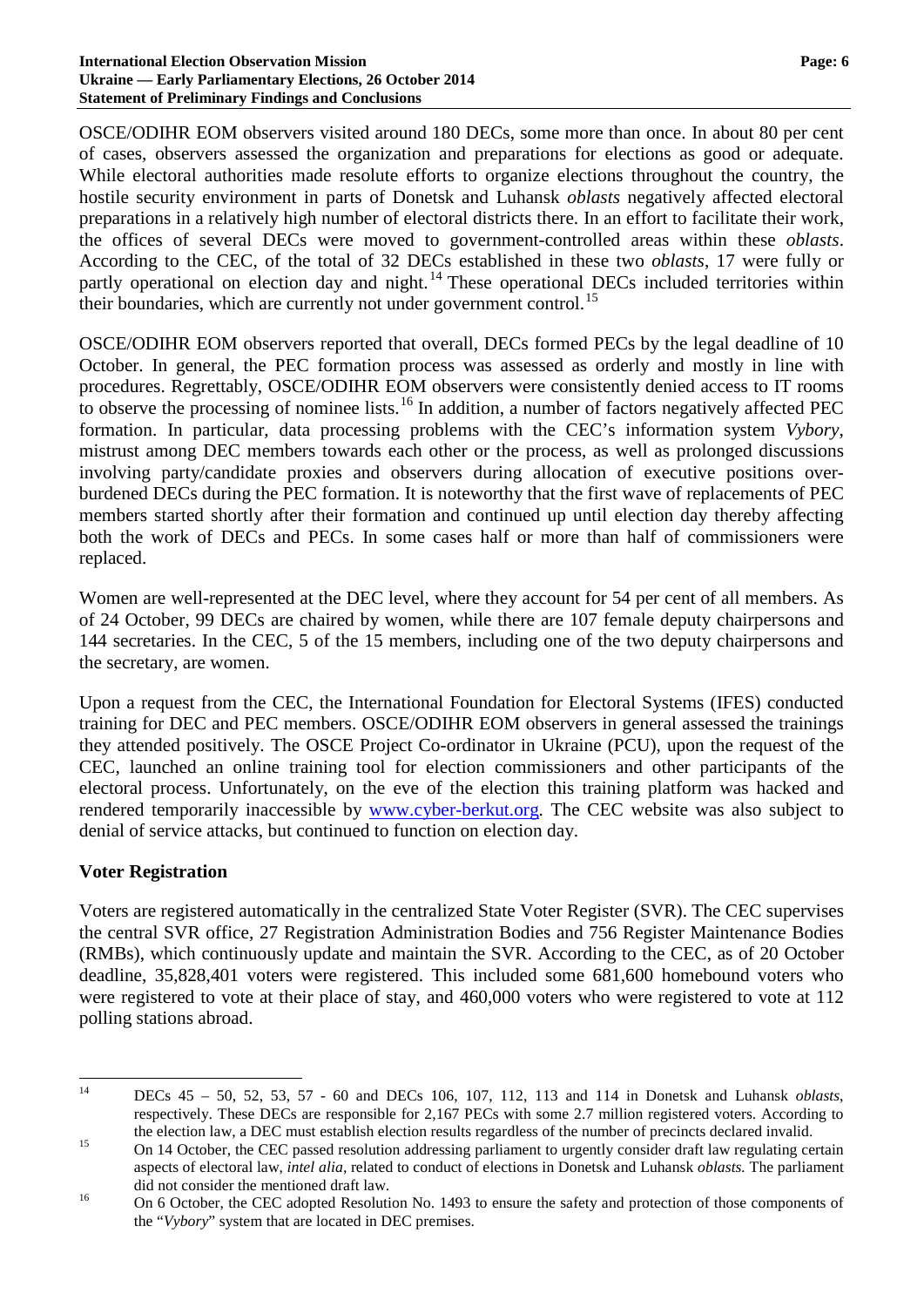### **International Election Observation Mission Page: 7 Ukraine — Early Parliamentary Elections, 26 October 2014 Statement of Preliminary Findings and Conclusions**

Interlocutors expressed confidence regarding the accuracy of the voter register. Preliminary voter lists were extracted from the SVR and compiled separately for each polling station. OSCE/ODIHR EOM observers reported that almost all PECs for which handover was observed received the preliminary voter lists within or shortly after the deadline.

As of 25 October, 54 of the 96 RMBs in Donetsk and Luhansk *oblasts*, which are responsible for 3.2 million registered voters, were temporarily closed. Consequently, around 1,500 PECs received the preliminary voter lists (out of 3,899 in these *oblasts*). Final voter lists were to be printed and distributed to PECs on 23 October.

The election law allows all eligible voters to change, on a temporary basis, their voting address.<sup>[17](#page-6-0)</sup> On 7 October, the CEC adopted a simplified procedure in an effort to facilitate the participation of internally displaced persons (IDPs) and other voters from Donetsk and Luhansk *oblasts* in these elections.<sup>[18](#page-6-1)</sup> Voters from the Crimean peninsula had a similar simplified procedure. As of 20 October deadline, some 190,200 voters requested to temporarily change their voting address, including some 25,000 military personnel, 3,600 voters from the Crimean peninsula, [19](#page-6-2) and some 32,800 voters from Donetsk and Luhansk *oblasts.*

# **Candidate Registration**

The election law requires a financial deposit and a variety of documentation for the registration of candidates or party lists. Candidates in single-mandate districts could be nominated by political parties or through self-nomination. Parties are entitled to put forward electoral lists of no more than 225 candidates for the nationwide election district and one candidate per single-mandate district.

Candidate nomination lasted from 28 August to 25 September. The CEC had to decide on more than 7,000 registration requests within five days of receiving a nomination.<sup>[20](#page-6-3)</sup> A total of 6,684 candidates were registered; 3,128 candidates on 29 party lists and 3,556 in single-mandate districts, of whom 1,405 nominated by parties and 2,151 self-nominated.<sup>[21](#page-6-4)</sup>

The registration process was generally inclusive and provided voters a wide choice among different parties and candidates. However, it was affected by the rejection of over 640 candidates on technical grounds or due to minor omissions, which appears to be contrary to the election law.<sup>[22](#page-6-5)</sup> Although most resolutions on candidate registration were adopted unanimously, the approach of individual CEC

<span id="page-6-0"></span><sup>&</sup>lt;sup>17</sup> Such voters have to justify their requests. Requests must be made no later than five days before election day. Voters who would like to temporarily transfer their voting address outside their respective single-mandate constituency are only entitled to the proportional ballot. <sup>18</sup> According to CEC Resolution No. 1529 of 7 October, voters from Donetsk and Luhansk *oblasts* do not need any

<span id="page-6-1"></span>justification when requesting temporary changes of their voting address. On 6 October, the CEC adopted Resolution No. 1495 that allows any RMB to enter changes to the voter registration records of residents of Donetsk and Luhansk *oblasts*.<br>The total number of voters registered on the Crimean peninsula as of 21 October was 1,799,918.<br>According to the CEC chairperson, the period during which prospective candidates could submit th

<span id="page-6-2"></span>

<span id="page-6-3"></span>documentation was overly long in light of the generally shortened deadlines for the early elections.<br>A total of 235 candidates in single-mandate districts withdrew after being registered.<br>Article 60.3 of the election law s

<span id="page-6-4"></span>

<span id="page-6-5"></span>for registration shall be subject to correction and shall not be a reason for refusing to register a candidate. Also, Paragraph 24 of the 1990 OSCE Copenhagen Document states that "[any] restrictions on rights and freedoms must, in a democratic society, relate to one of the objectives of the applicable law and be strictly proportionate to the aim of that law." See also the Venice Commission's Code of Good Practice in Electoral Matters, CDL-AD(2002)023, para. I.1.1.1.d.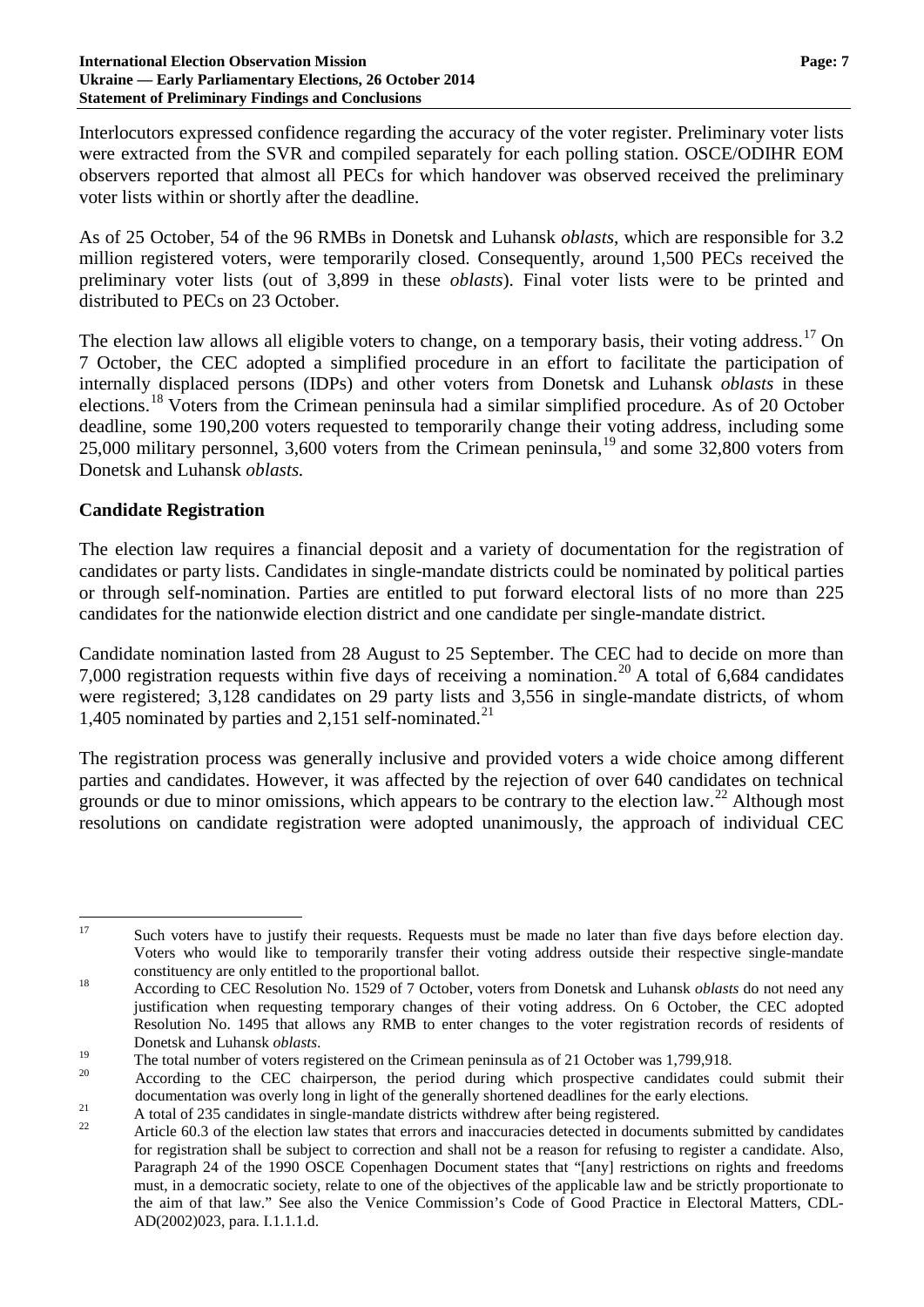members in this regard lacked uniformity.<sup>[23](#page-7-0)</sup> Some CEC decisions were appealed to the Kyiv Administrative Court of Appeal or the High Administrative Court; ultimately, 49 candidates were additionally registered based on court decisions.

While around 25 per cent of the candidates on party lists were women, an increase of 6 per cent compared to the 2012 elections, women accounted for only 13 per cent of majoritarian candidates. Equal rights between men and women, including in public and political life, are guaranteed by the Constitution and further protected by the election law and the Law on Ensuring Equal Rights and Opportunities of Women and Men. Yet, the level of women's representation remains minimal.

## **The Campaign Environment and Campaign Finance**

The campaign was competitive and visible, although some contestants told the OSCE/ODIHR EOM that due to the exceptional circumstances, they chose to run less lavish campaigns than in previous elections. However, it was subdued in parts of the country, especially in rural areas. Billboards, banners and posters were numerous and prominently displayed in cities and towns and along major roads. The most visible campaigns were those of *Batkivshchyna*, PPB, PF, CP, RP and SU. Only a few large rallies were held, however, with most contestants opting for smaller meetings with voters. Many parties and some candidates used social media to attract voters. Some interlocutors claimed that the relatively low visibility of their campaign was a function of both cost saving in order to fund volunteer battalions in the east and concerns about the appropriateness of high campaign spending during exceptional circumstances.

The OSCE/ODIHR EOM observed 87 rallies and meetings with voters. Although candidates were able to campaign freely in most parts of the country, the campaign was marred by violent incidents that targeted some candidates, their campaign workers and campaign events. [24](#page-7-1) Observers noted a marked increase of such incidents in the last ten days of the campaign. Some contestants reported that cases of intimidation and obstruction influenced their campaign strategies. A number of candidates and other election stakeholders were also subjected to so-called 'street lustration' directed at individuals associated with the former authorities, including MPs who voted in support of the 16 January laws curtailing democratic freedoms.<sup>[25](#page-7-2)</sup> Aggressive rhetoric and instances of negative PR aimed at discrediting competitors persisted. Many OSCE/ODIHR EOM observers reported sighting or receiving reports of destroyed campaign offices or tents, and targeted defacing of campaign posters in some cases.<sup>[26](#page-7-3)</sup>A high number of credible allegations of vote buying and provision of commodities or

<span id="page-7-0"></span> <sup>23</sup> According to CEC Resolution No. 177, all CEC members are assigned specific parties or *oblasts* (and singlemandate districts within those *oblasts*) and reviewed candidates' documents from the respective party or *oblast*. Some CEC members opted to inform and allow candidates to correct errors or omissions, while others did not. While 7 CEC members proposed rejection of candidates for less than 5 per cent of nominations they reviewed, 1 CEC member proposed to reject half of the applications she reviewed; 5 CEC members proposed to reject over 20

<span id="page-7-1"></span>per cent of the applications reviewed by them. All their proposals were adopted by the CEC.<br><sup>24</sup> The Ministry of Internal Affairs informed the OSCE/ODIHR EOM on 16 October that it had registered 572 election-related complaints and incidents, including 23 that involved infliction of bodily harm. Criminal charges were pressed in 31 cases, and in 6, administrative sanctions were applied. Some 274 incidents could not be confirmed. Violence and threats against candidates and campaign workers were reported by OSCE/ODIHR

<span id="page-7-2"></span> $\frac{25}{25}$  Cases of 'street lustration' of individuals associated with the former government, including candidates and other election stakeholders, were reported by OSCE/ODIHR EOM observers from Kyiv city, as well as from Chernihiv, Dnipropetrovsk, Kirovohrad and Odesa *oblasts*. In many instances of 'street lustration', targets were thrown into trash bins, with several enduring other forms of humiliation meant to supplant an official lustration process. Several candidates expressed support for the 'street lustration' process. OSCE/ODIHR EOM observers

<span id="page-7-3"></span>reported that an investigation in one such case was opened in Odesa. <sup>26</sup> OSCE/ODIHR EOM observers saw or received reports on destroyed campaign offices or tents from Dnipropetrovsk (CPU, OB, RP, PPB, one self-nominated), Ivano-Frankivsk (RP), Kharkiv (CPU, OB), Odesa (*Batkivshchyna*) and Zaporizhya (RP) *oblasts.*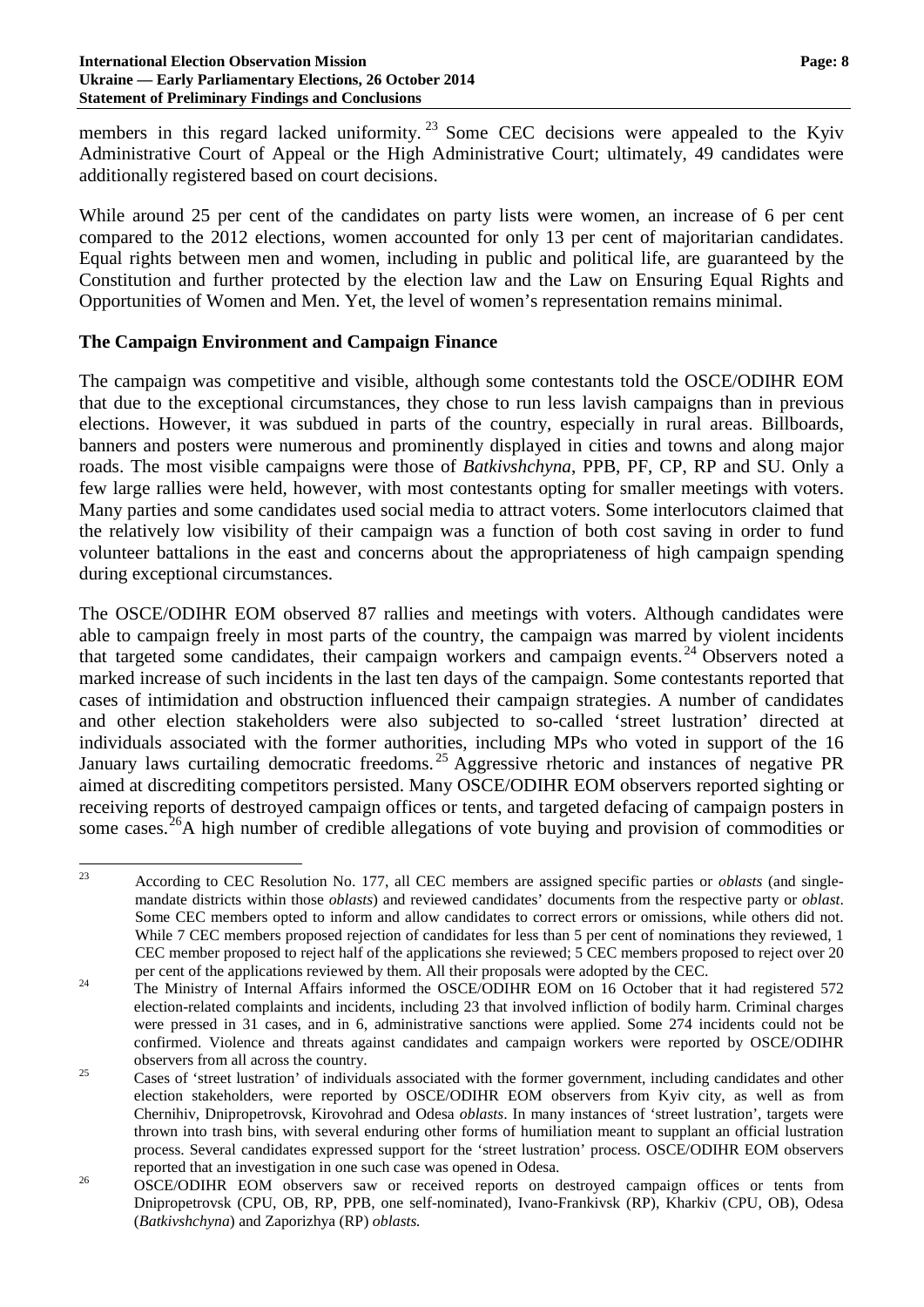### **International Election Observation Mission Page: 9 Ukraine — Early Parliamentary Elections, 26 October 2014 Statement of Preliminary Findings and Conclusions**

services to individuals or groups paid for by candidates were made to OSCE/ODIHR EOM observers, with many cases being investigated by the authorities.<sup>[27](#page-8-0)</sup> On 25 October, during the campaign-silence period, billboards and posters bearing a striking visual resemblance to the campaign materials of several candidates went on display, in violation of the election law.

Voters had choice among a wide range of parties and candidates. Many incumbent MPs shed their previous political affiliation, or associated with other political parties, while several independent candidates enjoyed more or less overt support of certain parties.<sup>[28](#page-8-1)</sup> Moreover, majoritarian elections included a high number of so-called 'clones' with names similar to those of other candidates, as well as 'technical' candidates who interlocutors believed were spoilers, who did not campaign and allegedly only registered to obtain representation in election commissions.<sup>[29](#page-8-2)</sup> Some parties withdrew their majoritarian candidates in favor of other contestants at a late stage of the process, in a few instances reportedly due to intimidation.

Campaign rhetoric was heavily influenced by continued violence in Donetsk and Luhansk *oblasts*. Themes of national unity, territorial integrity and defense, decentralization and 'special status' for the territories in the east dominated the campaign rhetoric. Public perceptions of corruption are pervasive and undermine confidence in the political process.<sup>[30](#page-8-3)</sup> The issue of corruption in society was an important topic of the election campaign, and was invoked by many stakeholders as a key challenge across different aspects of the process; this included the election administration, the campaign and candidates' ability to reach a wide media audience.  $31$  Other pressing issues, such as lustration and economic reform were also raised. Most parties also focused on the country's foreign policy. Some interlocutors remarked that the campaign was overly focused on personalities, to the detriment of a substantive debate on issues deemed critical to Ukraine's future.

Issues of equal participation of men and women in elections and the country's political life more broadly were generally not part of the campaign and did not feature prominently in most candidate or party programmes. The difficulty women candidates faced in securing funding for their campaigns was cited by some OSCE/ODIHR EOM interlocutors as a key reason for the low level of participation of women candidates, especially in single-mandate constituency elections.

Unlike in past elections, the misuse of administrative resources was not an issue of major concern. Although some candidates holding executive or high administrative positions took official leave to campaign, several others remained in office. The high visibility of some state, regional and local officials at public events was deemed by some interlocutors as providing an undue advantage to affiliated contestants. President Petro Poroshenko and Prime Minister Arseniy Yatsenyuk took unfair advantage of their positions with appeals to voters to elect a pro-reform parliament on the eve of the election during the campaign silence period.<sup>[32](#page-8-5)</sup>

The 2013 amendments to the election law introduced limited measures to increase the transparency of campaign finances. The size of electoral funds, from which all campaign expenses must be paid directly by bank transfer, is now established in the law. There are no limits on individual donations,

<span id="page-8-0"></span><sup>27</sup> On 18 October, the Minister of Internal Affairs stated that 141 cases of voter bribery were under investigation.<br>
In some instances contestants used symbols of parties that did not officially endorse their candidacies.

<span id="page-8-1"></span>

<span id="page-8-2"></span><sup>29</sup> PEC members nominated by so-called 'technical' candidates are widely seen as representing, in reality, the interests of other contestants, who allegedly use these members to unduly gain more influence in these PECs.<br>30 On 14 October, the parliament adopted a package of anti-corruption laws that, among others, created a new

<span id="page-8-3"></span>oversight body. These laws were signed by the president on 23 October.<br>
Ukraine was ranked 144<sup>th</sup> out of 177 countries in Transparency International's Corruption Perception Index 2013,

<span id="page-8-4"></span>with a score of 25 out of 100 (see: [http://www.transparency.org/cpi2013/results\)](http://www.transparency.org/cpi2013/results).<br><sup>32</sup> President Poroshenko is the honorary chairperson of the PPB, while Prime Minister Yatsenyuk is the chairperson

<span id="page-8-5"></span>of PF. Paragraph 5.4 of the 1990 OSCE Copenhagen Document provides for "a clear separation between the State and political parties; in particular, political parties will not be merged with the State."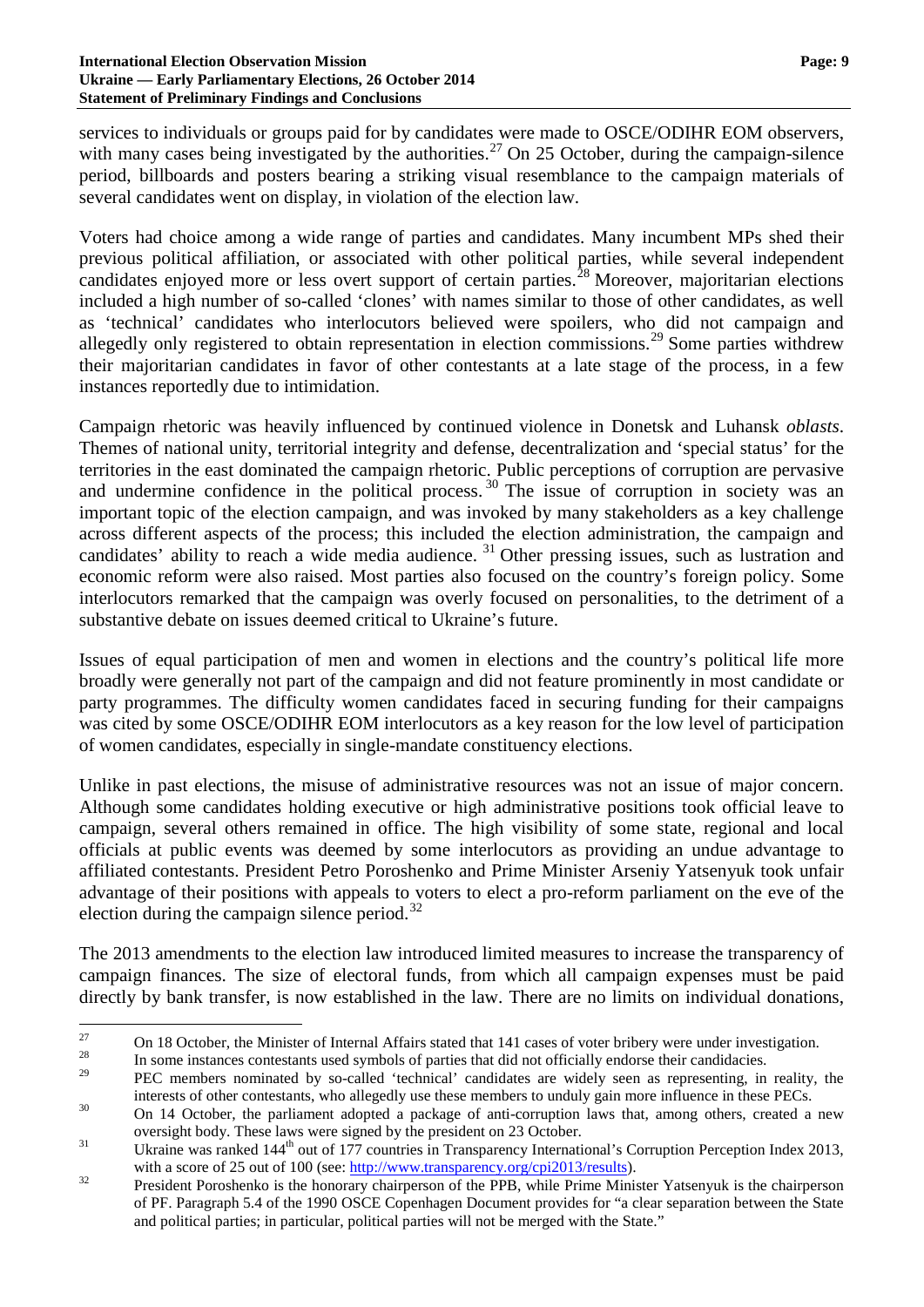### **International Election Observation Mission Page: 10 Ukraine — Early Parliamentary Elections, 26 October 2014 Statement of Preliminary Findings and Conclusions**

and in-kind contributions are unregulated. [33](#page-9-0) A number of previous OSCE/ODIHR and Venice Commission recommendations have not been addressed, [34](#page-9-1) and campaign finance enforcement mechanisms remain weak. Requirements that parties and candidates publish reports on donations and spending during the pre-election period are insufficiently specified.<sup>[35](#page-9-2)</sup> These issues were named by some interlocutors as factors, which permit the country's wealthy business elite to wield disproportionate influence over the campaign process.

## **The Media**

The media environment is lively and diverse, with a wide range of media outlets. Yet, the lack of autonomy of the media from political or corporate interests restricts independent reporting, both at the national and regional level. Furthermore, the limited advertising market and low professional standard of journalism contribute to the practice of paid-for news items, known as 'jeansa'. Television remains the main source of information, but Internet sources are increasing their audience and role. There are a high number of print media outlets, but their readership is limited. State-owned television and radio, which includes national and regional channels, is currently undergoing a transitional period, pending its transformation into a public-service broadcaster.

The legislation generally provides a sound framework for freedom of the media. Nonetheless, ongoing hostilities in the east prevented Ukrainian broadcasters from transmitting and continued to jeopardize journalists' safety in the area, as they are hindered in their work, receive constant threats, and have been abducted and killed.<sup>[36](#page-9-3)</sup> Steps taken prior to the elections to stop certain channels from broadcasting alleged propaganda, while not directly impacting the election, restricted freedom of information.<sup>[37](#page-9-4)</sup>

The conduct of the media during the election campaign is regulated by the election law, which stipulates that both state and private media should offer balanced coverage and provide contestants with equal conditions. In line with the law, contestants were granted free airtime in state national and regional media. The National Television and Radio Broadcasting Council (NTRBC) supervised the media's compliance with existing laws during the election campaign.<sup>[38](#page-9-5)</sup> NTRBC's authority was limited to issuing warnings. However, the decisions on detected violations were not made public during the pre-election period, which lessened the body's effectiveness. Civil society organizations made a positive contribution by monitoring national and regional media.

<span id="page-9-0"></span><sup>&</sup>lt;sup>33</sup> The sources of funds are limited to a party's or candidate's own resources and private donations. The size of an electoral fund for a party with a candidate list may not exceed 90,000 minimum salaries (some UAH 112.5 million or less than EUR 7 million), while for a majoritarian candidate it may not exceed 4,000 minimum salaries

<span id="page-9-2"></span><span id="page-9-1"></span>

<sup>(</sup>some UAH 5 million or just over EUR 300,000).<br>
See CDL-AD92013)016 and CDL-AD(2013)026.<br>
Interim financial reports on the receipt and use of funds must be filed not later than 20 days before election day with the CEC by parties, and with DECs by majoritarian candidates. Final financial reports must be filed with the CEC not later than 15 days after election day by parties, and with DECs not later than 10 days by majoritarian

<span id="page-9-3"></span>candidates.<br><sup>36</sup> See Statement by Ukrainian and Russian media organizations adopted following a meeting at the Office of the

<span id="page-9-4"></span>OSCE Representative on Freedom of the Media, available at [http://www.osce.org/fom/124537?download=true.](http://www.osce.org/fom/124537?download=true)<br>Six television channels were banned from being rebroadcast by decisions of Kyiv Administrative Court at the request of the Television and Radio Broadcasting Council. Decisions with regard to five channels were appealed to Kyiv Appellate Administrative Court. Appeal concerning one of the channels was rejected and decisions

<span id="page-9-5"></span>regarding four other channels are pending.<br><sup>38</sup> The presence among the members of the NTRBC of two people running on the proportional list of PPB raises concerns over a possible conflict of interest and may undermine the independence of the regulatory body.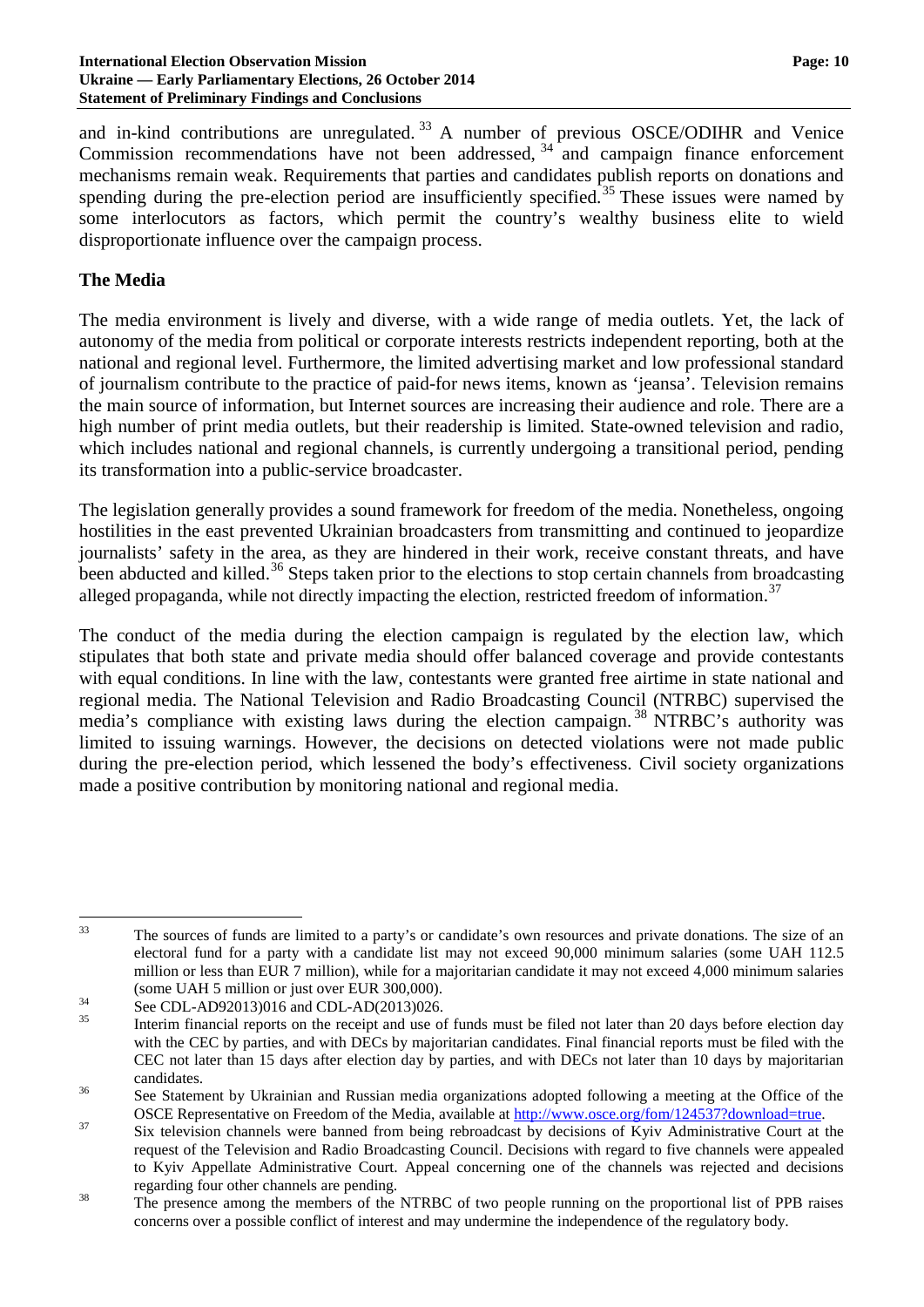### **International Election Observation Mission Page: 11 Ukraine — Early Parliamentary Elections, 26 October 2014 Statement of Preliminary Findings and Conclusions**

OSCE/ODIHR EOM media monitoring showed that during the campaign period, the political debate in the media was dominated by the crisis in the east.<sup>[39](#page-10-0)</sup> National broadcast media covered the campaign in a variety of formats. In several instances, broadcast media while covering and hosting candidates did not present them as such, in other cases candidates were labeled with a different political affiliations than the ones under which they were registered for these elections; this may have confused voters and have limited their ability to make an informed choice on election day.

The news coverage of the campaign by the state-owned *First National Channel* was limited, and 55 per cent of relevant news was devoted to the work of state institutions.<sup>[40](#page-10-1)</sup> In a positive initiative, the channel organized and broadcast "National Debates" among political parties. [41](#page-10-2) In the remaining editorial programmes, PF, *Batkivshchyna* and PPB received the highest amount of the airtime (13, 12 and 11 per cent, respectively). National private TV channels provided varied coverage to different political contestants. In particular, *5 Channel* devoted a total of 38 per cent of its coverage to President Poroshenko and PPB.<sup>[42](#page-10-3)</sup> *TRK Ukraina* offered considerable amount of coverage to OB (21 per cent). *1+1* devoted 16 per cent of mainly negative editorial coverage to RP, in particular its leader. Three political parties purchased 54 per cent of all paid advertising on the monitored national channels, namely PPB and *Batkivshchyna* (17 per cent each) and PF (20 per cent). Voter education spots were almost absent on national broadcast media.

### **Participation of National Minorities**

Electoral rights of national minorities in these elections were negatively affected by circumstantial and systemic factors. Voting could not be organized in parts of Donetsk and Luhansk *oblasts* and on the Crimean peninsula, where over half of the 14 million citizens who identify themselves as native Russian speakers, as well as the Crimean Tatars, live. Measures adopted to simplify voting procedures for residents and IDPs from these regions still required two trips for out-of-region registration and voting, entailing time, risk and expense. [43](#page-10-4) Crimean Tatar representatives also informed the OSCE/ODIHR EOM that their community is too intimidated by increased repression against them in Crimea to travel outside the territory on election day.<sup>[44](#page-10-5)</sup>

Some aspects of the electoral legislation are not conducive to minority participation or representation. Requirements for political parties to draw their base from two-thirds of the country's *oblasts*, the five per cent threshold for party lists, a lack of legal provisions for electoral blocs and the lack of special measures promoting minority participation limit the possibilities for minority parties or their representatives to enter parliament.<sup>[45](#page-10-6)</sup> While the election law was amended in 2013 to incorporate

<span id="page-10-0"></span><sup>&</sup>lt;sup>39</sup> On 26 September, the OSCE/ODIHR EOM commenced a quantitative and qualitative media monitoring of the state-owned *First National Channel*; private TV channels *Inter*, *5 Channel*, *ICTV*, *1+1* and *TRK Ukraina*, as well as two private regional TV channels, *ZIK TV* (Lviv) and *A/TVK* (Kharkiv).<br><sup>40</sup><br>Seven debates, each with representatives of four political parties, took place from 13 to 23 October. All parties

<span id="page-10-2"></span><span id="page-10-1"></span>

<span id="page-10-4"></span><span id="page-10-3"></span>

except the CPU agreed to participate.<br>
42 5 Channel is owned by President Poroshenko.<br>
43 According to the United Nations Office for the Coordination of Humanitarian Affairs (OCHA) Situation Report No. 17, as of 24 October 2014, there were 430,059 IDPs in Ukraine, while approximately 454,339 people had fled to neighboring countries. See [http://reliefweb.int/sites/reliefweb.int/files/resources/Sitrep%2017%20-](https://webmail.osce.org/owa/redir.aspx?C=1Gc4DKZOE02ubHAHRy8Han1327kNxNEIOnkpyqFUKYmy7K6oTK4AUVo130NA6rTv4UxXr83Ov_o.&URL=http%3a%2f%2freliefweb.int%2fsites%2freliefweb.int%2ffiles%2fresources%2fSitrep%252017%2520-%2520Ukraine.pdf) [%20Ukraine.pdf.](https://webmail.osce.org/owa/redir.aspx?C=1Gc4DKZOE02ubHAHRy8Han1327kNxNEIOnkpyqFUKYmy7K6oTK4AUVo130NA6rTv4UxXr83Ov_o.&URL=http%3a%2f%2freliefweb.int%2fsites%2freliefweb.int%2ffiles%2fresources%2fSitrep%252017%2520-%2520Ukraine.pdf) NGOs estimate that the true number of IDPs may be twice as high, due to their reluctance to

<span id="page-10-5"></span>register. <sup>44</sup> Since the annexation of Crimea in March, nine Crimean Tatars have disappeared and three have been found dead,

<span id="page-10-6"></span>two during the election period. The community also complains of interrogations and searches of their homes.<br>See, among others, the Council of Europe Parliamentary Assembly Report, The functioning of democratic institutions in Ukraine, Doc 12814, 9 January 2012, 15.3, available at: [http://assembly.coe.int/Mainf.asp?link=/Documents/AdoptedText/ta12/ERES1862.htm.](http://assembly.coe.int/Mainf.asp?link=/Documents/AdoptedText/ta12/ERES1862.htm)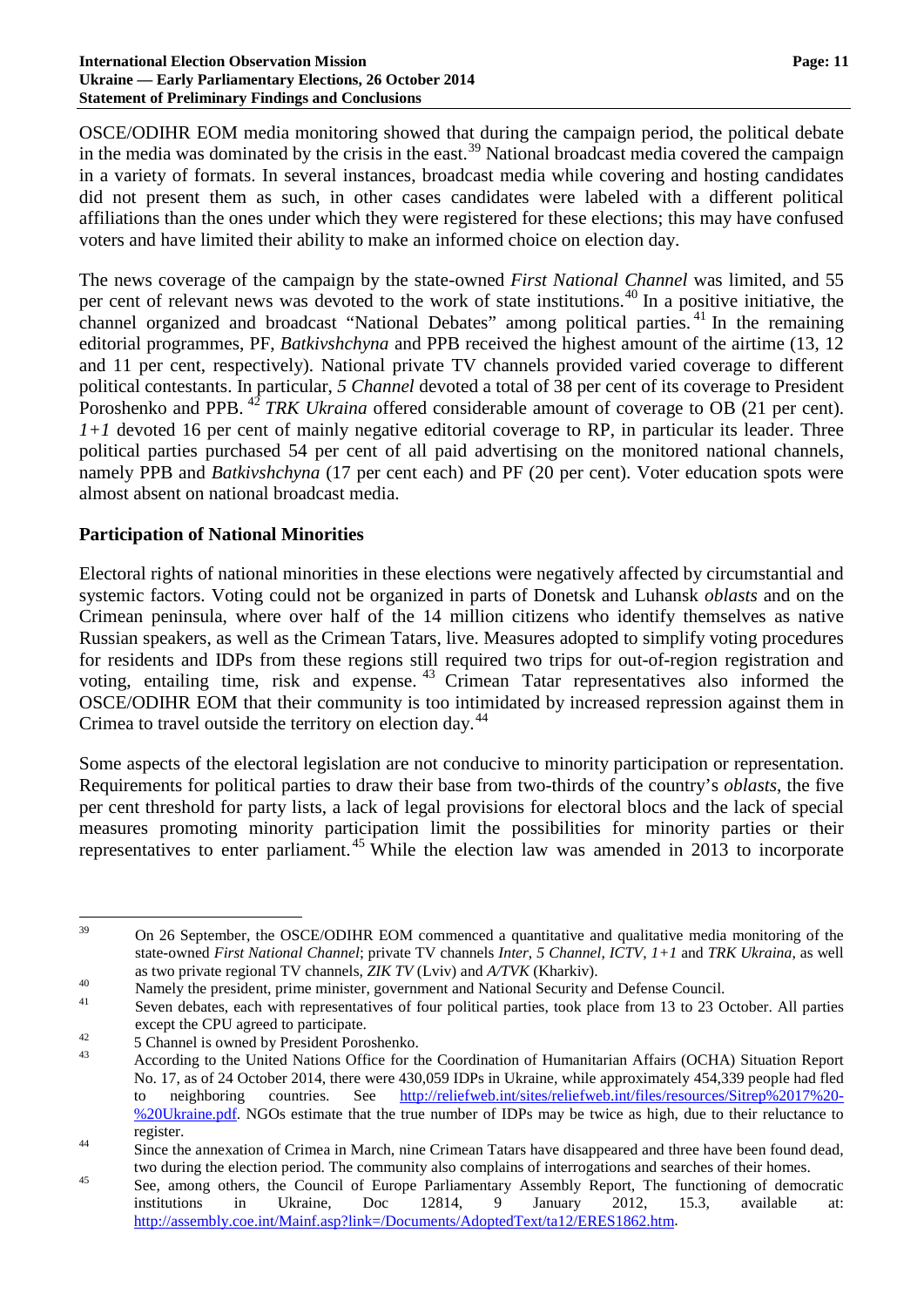### **International Election Observation Mission Page: 12 Ukraine — Early Parliamentary Elections, 26 October 2014 Statement of Preliminary Findings and Conclusions**

recommendations that ethnic composition be taken into account when drawing electoral boundaries, <sup>[46](#page-11-0)</sup> constituency boundaries were not redrawn before these elections. This prompted a complaint from the Hungarian minority that the delimitation of electoral districts in Zakarpattya *oblast* from 2012 would again prevent them from securing a majoritarian MP.

Intolerant speech directed at minorities was not observed, despite the fact that the campaign rhetoric by many candidates was nationalistic and aggressive in nature.<sup>[47](#page-11-1)</sup> Debate about language policy was subdued or absent, in contrast to previous election campaigns, and minority issues did not figure in most party platforms. Less than a dozen known national minority representatives appeared on major party lists. National minority candidates appeared to be represented slightly more in single-mandate constituencies with concentrated minority settlements.

## **Complaints and Appeals**

Complaints and appeals can be submitted by all participants in the electoral process, either to superior election commissions or to administrative courts. If the same complaint is filed with both the election administration and the judiciary, the election commission is required to suspend consideration of the complaint pending resolution in the court. It has been a long-standing recommendation of the OSCE/ODIHR and the Venice Commission to clarify the concurrent jurisdiction of election commissions and courts over electoral disputes.<sup>[48](#page-11-2)</sup>

As of 24 October, the CEC received 278 complaints. Only 24 of these were considered in full session. All other complaints were considered in private and responded by individual CEC members, thereby undermining the transparency and collegiality of the process. In addition, a large number of complaints (about 85 per cent of complaints lodged) were dismissed due to technical omissions in formulating them, leaving complainants without effective redress, contrary to OSCE commitments.<sup>[49](#page-11-3)</sup>

Some 294 election-related complaints were filed with the Kyiv Administrative Court of Appeal, of which 227 were subsequently appealed to the High Administrative Court. Most of these cases concerned candidate registration. Despite the large number of appeals, these courts adjudicated complaints within the compressed timeframes envisaged by law for electoral disputes. However, there were several cases of non-uniform interpretation of the law by different panels of judges of the same court, in both instances.<sup>[50](#page-11-4)</sup> This effectively undermined legal certainty, as well as the principle of equality before the law. Despite its explicit disagreement with the courts' rulings concerning candidate registration, the CEC complied with all judgments and took necessary actions to restore the complainants' rights.

<span id="page-11-0"></span> <sup>46</sup> OSCE/ODIHR and Venice Commission Joint Opinion on the Draft Amendments to the Laws on Election of People's Deputies and on the Central Election Commission and on the Draft Law on Repeat Elections of Ukraine,

<span id="page-11-1"></span>June 2013, III (B) 25–27, available at[: http://www.osce.org/odihr/elections/102816?download=true.](http://www.osce.org/odihr/elections/102816?download=true)<br>
One incident of hate speech and depictions of violence against the Russian community in campaign posters was observed in connection with the campaign of the *Svoboda* candidate in DEC 223 in Kyiv. The candidate disavowed these posters, stating that they were black PR against him.<br><sup>48</sup> See, among others, CDL-AD(2013)016, para.98. See also the Code of Good Practice in Electoral Matters,

<span id="page-11-2"></span>p.II.3.3.C.c. The Venice Commission conducted training for administrative court judges on electoral dispute resolution in October 2013.

<span id="page-11-3"></span><sup>&</sup>lt;sup>49</sup> Paragraph 5.10 of the 1990 OSCE Copenhagen Document requires that "everybody will have effective means of redress against administrative decisions, so as to guarantee respect for fundamental rights and ensure legal

<span id="page-11-4"></span><sup>&</sup>lt;sup>50</sup> integrity".<br><sup>50</sup> This was acknowledged by both courts' judges, who informed the OSCE/ODIHR EOM that each panel had discretion in applying the law according to their judgment while not being bound by any prior decisions of either superior courts or the same court.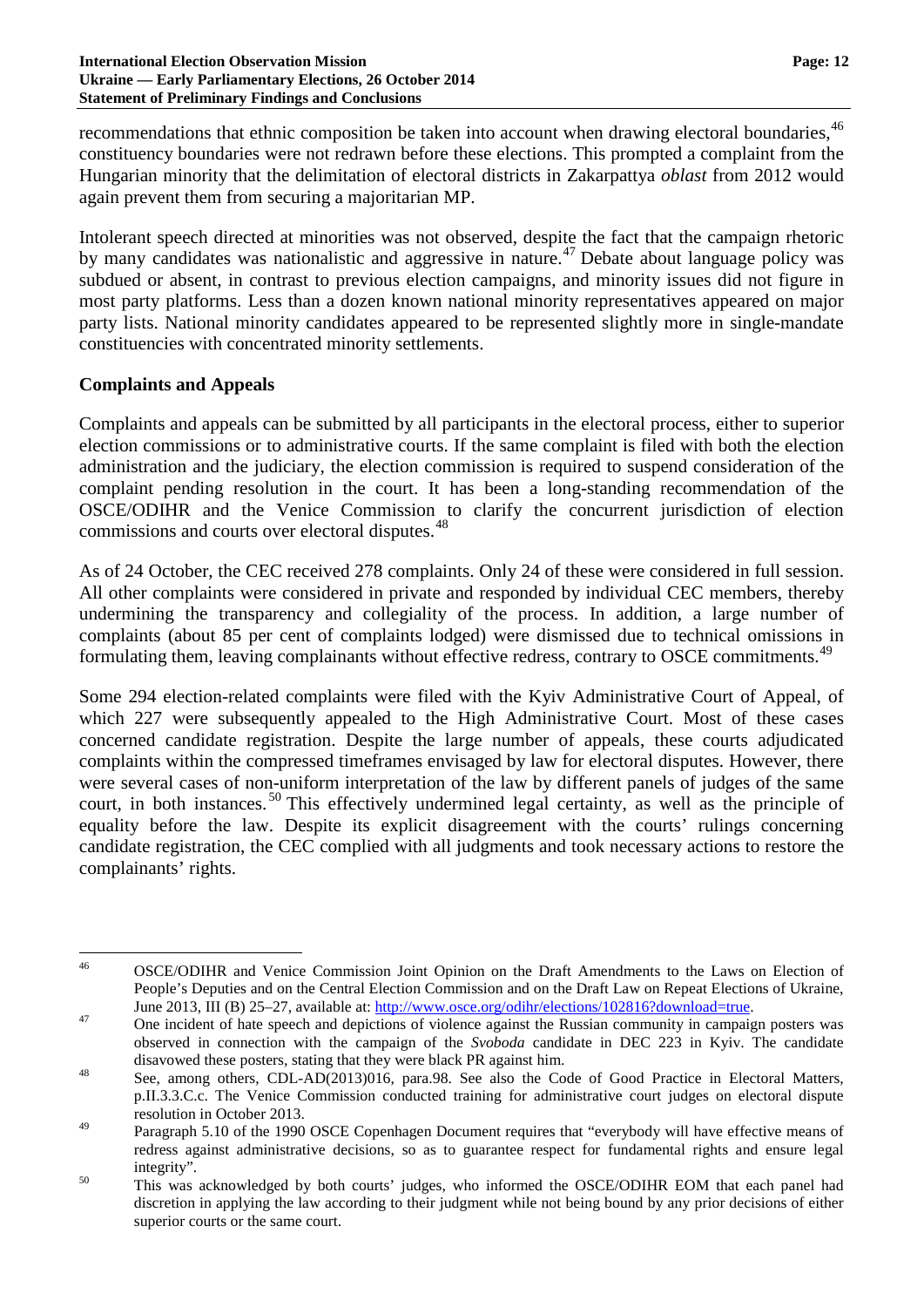PECs and DECs, as well as district courts received a moderate number of complaints, mostly concerning allegations of vote-buying, violation of campaign regulations, voter lists and composition of election commissions.

### **Citizen and International Observers**

The election law provides for observation of the election process by international and citizen observers. Observers enjoy broad and comprehensive rights during the entire election process, including the right to attend DEC and PEC sessions and to receive copies of result protocols. [51](#page-12-0) The accreditation process for election observers was inclusive. In total, 37 Ukrainian non-governmental organizations (NGOs) were granted permission to have official observers; 23 of them, including *OPORA* and the Committee of Voters of Ukraine (CVU), registered observers. The CEC registered 2,321 international observers from 20 international organizations and 21 foreign states.

### **Election Day**

In most of the country, election day proceeded calmly, with few disturbances. Only isolated security incidents were reported by IEOM observers during voting hours, but tensions in some districts rose during tabulation. The CEC reported voter turnout at 52.4 per cent. It started posting detailed preliminary election results disaggregated by polling stations on its website at around 23:00.

All but 5 of the 253 openings of polling stations observed were assessed positively, and observers reported very few minor procedural problems, mainly related to the sealing of ballot boxes. One in five polling stations observed opened for voting with slight delays. IEOM observers assessed voting positively in 99 per cent of polling stations observed as were the circumstances in and around polling stations, although campaigning was noted outside 3 per cent and inside 2 per cent of polling stations. There were relatively few cases of overcrowding (5 per cent, often due to inadequate layout) or of large groups waiting outside to vote (3 per cent). Only isolated instances of tension, obstruction or intimidation were observed. Over one half of polling stations visited were not readily accessible to people with disabilities, and the layout of over one quarter was not adequate for disabled voters.

IEOM observers reported that voting procedures were adhered to in the overwhelming majority of polling stations visited and assessed the process positively in 99 per cent of cases. Voter identification procedures were followed with few exceptions. In 15 per cent of polling stations observed, however, small numbers of voters were turned away, mainly because they could not present a valid identification document or could not be found on the voter list of that particular polling station. In 4 per cent, not all voters marked their ballots in secrecy or folded them properly before depositing them in the ballot box. Apart from group voting (3 per cent), only a few isolated cases of more serious procedural violations were observed. In 3 per cent of polling stations observed, the ballot boxes were not properly sealed. Official complaints were filed in 5 per cent of polling stations observed.

Party and candidate proxies or observers were present in an impressive 98 per cent of polling station observed, and citizen observers in 25 per cent during voting. Unauthorized people were present in 6 per cent of polling stations observed, and were seen interfering in 1 per cent. Women chaired 68 per cent of observed PECs and accounted for 72 per cent of EC members in these polling stations.

IEOM observers assessed 10 per cent of the 340 vote counts they observed negatively. A few instances of unauthorized people present, or of interference, were reported. In 16 counts, people other than the PEC members were reported as having participated in the count. Some of the procedural

<span id="page-12-0"></span> <sup>51</sup> OSCE/ODIHR EOM observers reported that on 14 October an *OPORA* observer was questioned by the police in Uman (Cherkasy *oblast*) for filming a meeting of DEC 200, which called the police. According to Article 78.9 of the election law, observers are allowed to make audio or video recordings.